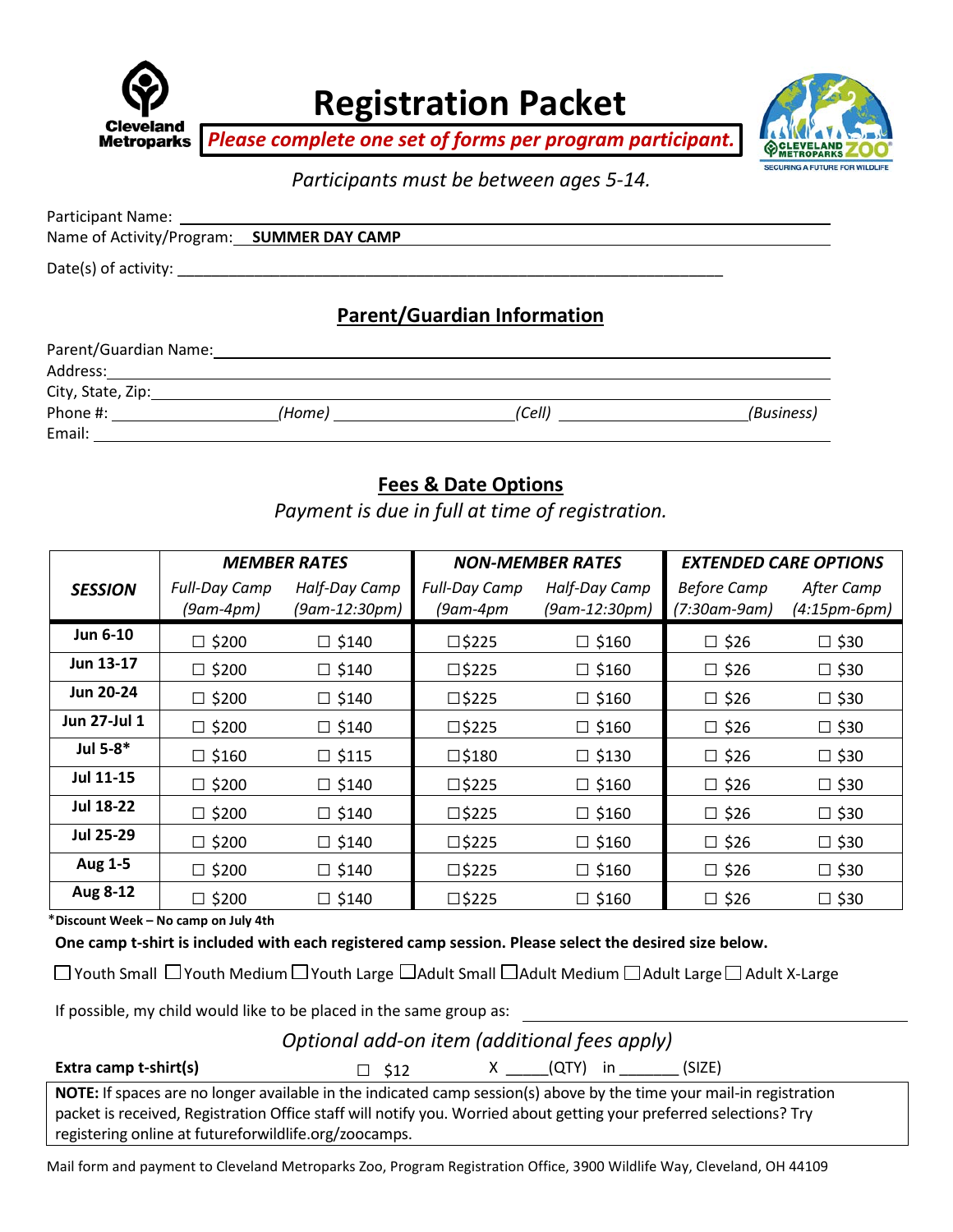#### **Payment**

| <b>TOTAL ENCLOSED FOR PAYMENT =</b>                                                                                                                                                                                                    |       |                                                 |
|----------------------------------------------------------------------------------------------------------------------------------------------------------------------------------------------------------------------------------------|-------|-------------------------------------------------|
| I have enclosed a check or money order payable to Cleveland Metroparks Zoo<br>Charge my credit card (Visa, MasterCard, Discover)                                                                                                       |       |                                                 |
| Billing Address (if different than above)<br><u> and the contract of the contract of the contract of the contract of the contract of the contract of the contract of the contract of the contract of the contract of the contract </u> | MM/YY | Exp. Date______/_______Security Code __________ |
| Card Holder's Signature <b>Example 2018</b>                                                                                                                                                                                            |       |                                                 |

### **Cancellation Policy**

Program fees and deposits are **non-refundable**. Participants assume risk of all changes in personal health and affairs. With advanced notice of one week prior to the scheduled program date, the program may be rescheduled for free to a new date pending inventory/availability before the end of the following calendar year with a maximum of one (1) reschedule move. Rescheduling requests will not be honored for "no-shows" and requests submitted with less than a week's notice, will be reviewed on a case by case basis.

If Cleveland Metroparks Zoo finds it necessary to cancel a program, a refund or internal education program credit will be issued. Registrants will be notified if programs are cancelled. By registering for a program, you acknowledge that you have read and understand this policy.

| <b>2022 Zoo Summer Day Camp Themes by Session/Week</b> |                                   |                         |                        |                      |                         |                   |
|--------------------------------------------------------|-----------------------------------|-------------------------|------------------------|----------------------|-------------------------|-------------------|
| <b>Session</b>                                         | Week of                           | Ages 5-6                | Ages 7-8               | <b>Ages 9-10</b>     | <b>Ages 11-12</b>       | <b>Ages 13/14</b> |
| $\mathbf{1}$                                           | $6/6 - 6 - 10$                    | <b>Five Senses</b>      | Animal Defenses        | Adaptations          | <b>Wildlife Biology</b> | No Camp           |
| $\overline{2}$                                         | $6/13 - 6/17$                     | Shapes and Sizes        | <b>Habitats</b>        | <b>ZSI: Habitats</b> | No Camp                 | Zoo Careers       |
| 3                                                      | $6/20 - 6/24$                     | Conservation            | Conservation           | Conservation         | <b>Wildlife Biology</b> | No Camp           |
| $\overline{4}$                                         | $6/27 - 7/1$                      | <b>Five Senses</b>      | <b>Animal Defenses</b> | Adaptations          | No Camp                 | Zoo Careers       |
| 5                                                      | $7/5 - 7/8$<br><b>Discount Wk</b> | Enrichment              | Enrichment             | Enrichment           | Enrichment              | No Camp           |
| 6                                                      | $7/11 - 7/15$                     | <b>Shapes and Sizes</b> | <b>Habitats</b>        | <b>ZSI: Habitats</b> | No Camp                 | Zoo Careers       |
| $\overline{7}$                                         | $7/18 - 7/22$                     | Conservation            | Conservation           | Conservation         | <b>Wildlife Biology</b> | No Camp           |
| 8                                                      | $7/25 - 7/29$                     | <b>Five Senses</b>      | <b>Animal Defenses</b> | Adaptations          | No Camp                 | Zoo Careers       |
| 9                                                      | $8/1 - 8/5$                       | Shapes and Sizes        | <b>Habitats</b>        | ZSI: Habitats        | <b>Wildlife Biology</b> | No Camp           |
| 10                                                     | $8/8 - 8/12$                      | Conservation            | Conservation           | Conservation         | No Camp                 | Zoo Careers       |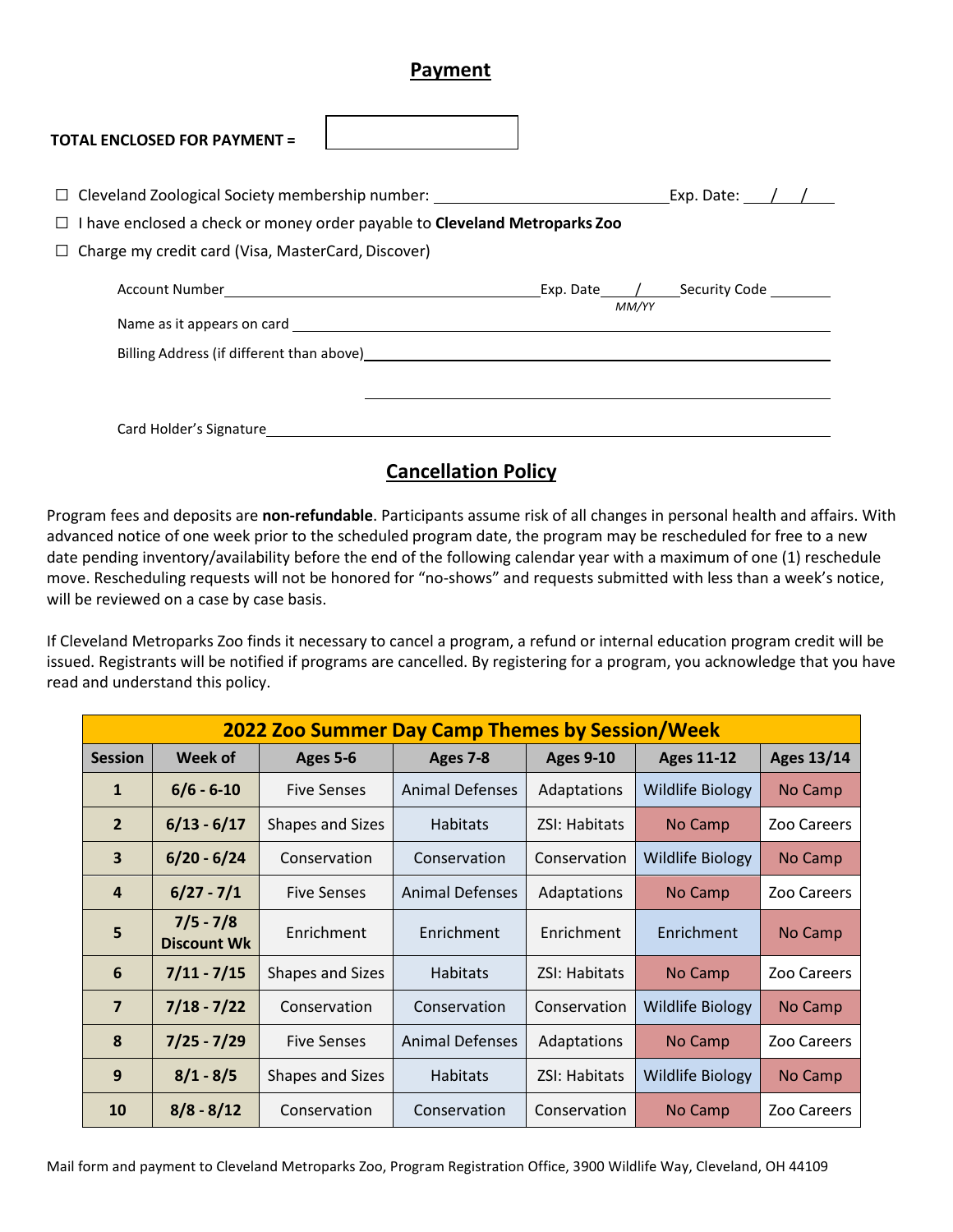



# **Medical Information (Youth Attendee)**

|  | <b>Attendee Information</b>                 |                                                                                                                                |                                              |  |           |  |
|--|---------------------------------------------|--------------------------------------------------------------------------------------------------------------------------------|----------------------------------------------|--|-----------|--|
|  |                                             |                                                                                                                                | Birth date: $\frac{1}{\sqrt{1-\frac{1}{2}}}$ |  |           |  |
|  | Gender: ______________                      |                                                                                                                                |                                              |  |           |  |
|  |                                             |                                                                                                                                |                                              |  |           |  |
|  |                                             |                                                                                                                                |                                              |  |           |  |
|  |                                             |                                                                                                                                |                                              |  |           |  |
|  |                                             | Parent/Guardian Phone #: __________________(Home) ________________(Cell) ______________(Business)                              |                                              |  |           |  |
|  |                                             |                                                                                                                                |                                              |  |           |  |
|  |                                             | Name of Activity/Program: SUMMER DAY CAMP                                                                                      |                                              |  |           |  |
|  |                                             | <b>Emergency Contact Information</b> (Please circle the number to call first in an emergency)                                  |                                              |  |           |  |
|  |                                             |                                                                                                                                |                                              |  |           |  |
|  |                                             |                                                                                                                                |                                              |  |           |  |
|  |                                             | Phone #: __________________(Home) ________________(cell) _______________(Business)                                             |                                              |  |           |  |
|  |                                             |                                                                                                                                |                                              |  |           |  |
|  |                                             |                                                                                                                                |                                              |  |           |  |
|  |                                             | Phone #: _________________(Home) _______________(cell) _______________(Business)                                               |                                              |  |           |  |
|  | <b>Medical History</b>                      |                                                                                                                                |                                              |  |           |  |
|  |                                             | Date of participant's last Tetanus Vaccine (Within past 10 years) ______                                                       |                                              |  |           |  |
|  |                                             | Is your child/ward up to date on vaccinations required by your child's school district? $\Box$ Yes                             |                                              |  | $\Box$ No |  |
|  |                                             |                                                                                                                                |                                              |  |           |  |
|  |                                             |                                                                                                                                |                                              |  |           |  |
|  |                                             | List any allergies your child/ward has, including reactions to insect bites, food allergies, and reactions or allergies to bug |                                              |  |           |  |
|  | spray, sunscreen or other topical products: |                                                                                                                                |                                              |  |           |  |

\_\_\_\_\_\_\_\_\_\_\_\_\_\_\_\_\_\_\_\_\_\_\_\_\_\_\_\_\_\_\_\_\_\_\_\_\_\_\_\_\_\_\_\_\_\_\_\_\_\_\_\_\_\_\_\_\_\_\_\_\_\_\_\_\_\_\_\_\_\_\_\_\_\_\_\_\_\_\_\_\_\_\_\_\_